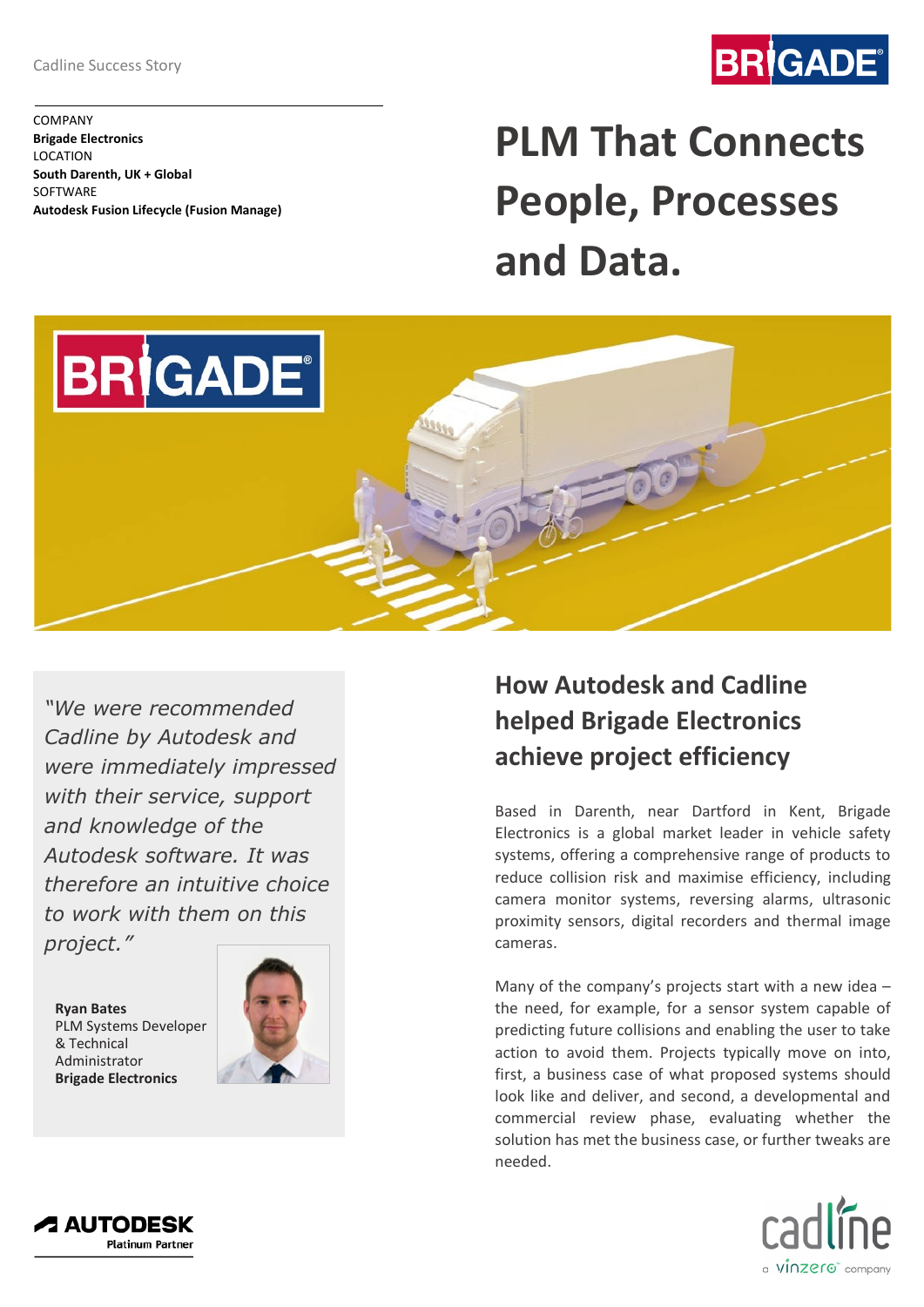# **BRIGADE®**

## **Scoping the challenge**

To make this process as efficient as possible, Brigade Electronics is focused on streamlining operational procedures and working practices. It identified the need to both enhance visibility over live projects and to restructure its new product introduction (NPI) process. At the same time, it wanted to move away from siloed, linear ways of working to reduce project delays, improve supply chain collaboration and more accurately meet customer delivery dates. In doing all this, Brigade Electronics was also looking to reduce manual working and eliminate tasks that did not contribute to core business goals.



## **Finding a way forward**

To help it address these challenges, standardise critical business processes and tailor workflows to its needs, Brigade Electronics decided to implement Autodesk Fusion Lifecyle, now Autodesk Fusion 360 Manage, a product lifecycle management (PLM) platform that connects people, processes and data across departments and geographies. Autodesk sold the product and took the lead on the implementation, before handing the account over to its platinum partner, Cadline, because of the reseller's skillset and capability in PLM solutions delivery.

Ryan Bates, PLM Systems Developer and Technical Administrator, said: "We were recommended Cadline by Autodesk and were immediately impressed with their service, support and knowledge of the Autodesk software. It was therefore an intuitive choice to work with them on this project."

Cadline focused on using Autodesk Fusion 360 Manage to digitise processes ranging from item and bills of materials management to change management, and from documentation management to snagging and problem reporting. At the same time, it concentrated on restructuring the whole NPI process to give Brigade Electronics enhanced visibility and control, enabling the company's leadership teams to ensure any issues were identified and resolved quickly, project milestones were met and costs minimised.

Crucially, the work done by Cadline also allowed Brigade Electronics to reduce engineering hours spent on projects, freeing up engineers to add value in other parts of the business and enabling it to achieve a rapid return on its investment in Fusion 360 Manage.

## **Supporting data sharing**

Building on this work, Cadline has helped develop a range of workspaces for Brigade Electronics but has gone further by developing a bespoke approach that supports data sharing across the organisation and beyond.

As Cadline's commercial director, Scott Woolven, explains: "We have written a piece of bespoke code which sits around the system, so when a project is released, it gathers the right files for the right people and puts them into the right locations. And then all those people are notified so everyone has access to the correct version of the data at the right time."

Brigade are working on further automation with Cadline, who have developed scripts that then trigger an automatic synchronisation with all the items in the bill of materials so that all the bill of materials work that has been done and digitised is ready to be pushed automatically into Brigade Electronics' ERP system (Microsoft Business Central) an enterprise resource planning app from Microsoft, before being synchronised with the site content management system. This secure shared access will streamline project delivery, improve accuracy and enhance productivity once it is fully in place.

Brigade Electronics' confidence in Fusion 360 Manage is growing still further and the company now runs more than 30 processes within the system. It has a quality management system, quality issue tracking, and its NPI